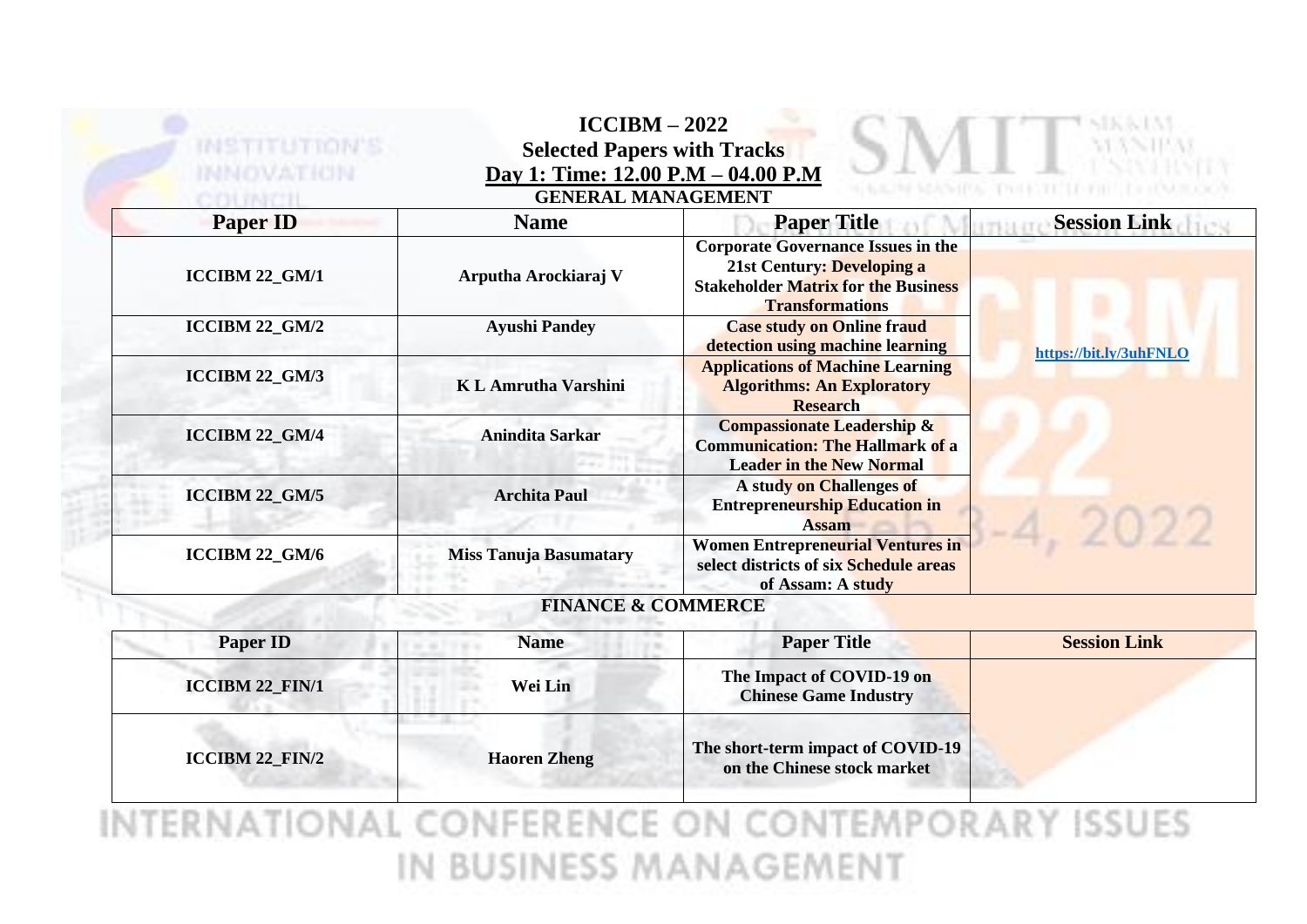



| <b>ICCIBM 22_FIN/3</b>            | <b>Rui Yang</b>         | The Influence of The Entry of<br><b>Foreign Banks on The Financing</b><br><b>Constraints of Small and Medium-</b><br><b>Sized Enterprises in China</b>           |                        |
|-----------------------------------|-------------------------|------------------------------------------------------------------------------------------------------------------------------------------------------------------|------------------------|
| <b>ICCIBM 22_FIN/4</b>            | <b>Yongwei Sun</b>      | <b>Inclusive Finance and Poverty</b><br><b>Reduction in China</b>                                                                                                |                        |
| <b>ICCIBM 22_FIN/5</b>            | Jiayi Zhao              | The impact of being listed as a<br>global systemically important bank<br>on the risk-resistance capabilities of<br>China's four major commercial<br><b>banks</b> | https://bit.ly/35zorjb |
| <b>ICCIBM 22_FIN/7</b>            | <b>Sushil Kumar</b>     | <b>Scientific Instruments Exports</b><br><b>Industry in Haryana-An Overview</b><br>of Ambala Cluster                                                             |                        |
| <b>ICCIBM 22_FIN/8</b>            | <b>MEGHAHU</b>          | "A Study on Savings and Investment<br><b>Strategies for Retirement Planning"</b>                                                                                 |                        |
| i eknat<br><b>ICCIBM 22_FIN/9</b> | Vaibhav Dadhich         | A study on awareness level of<br>consumer towards health insurance                                                                                               | RARY ISSUES            |
| ICCIBM 22_FIN/10                  | <b>Pranay Khatiwara</b> | <b>Fintech in India: Growth,</b><br><b>Opportunities and Challenges</b>                                                                                          |                        |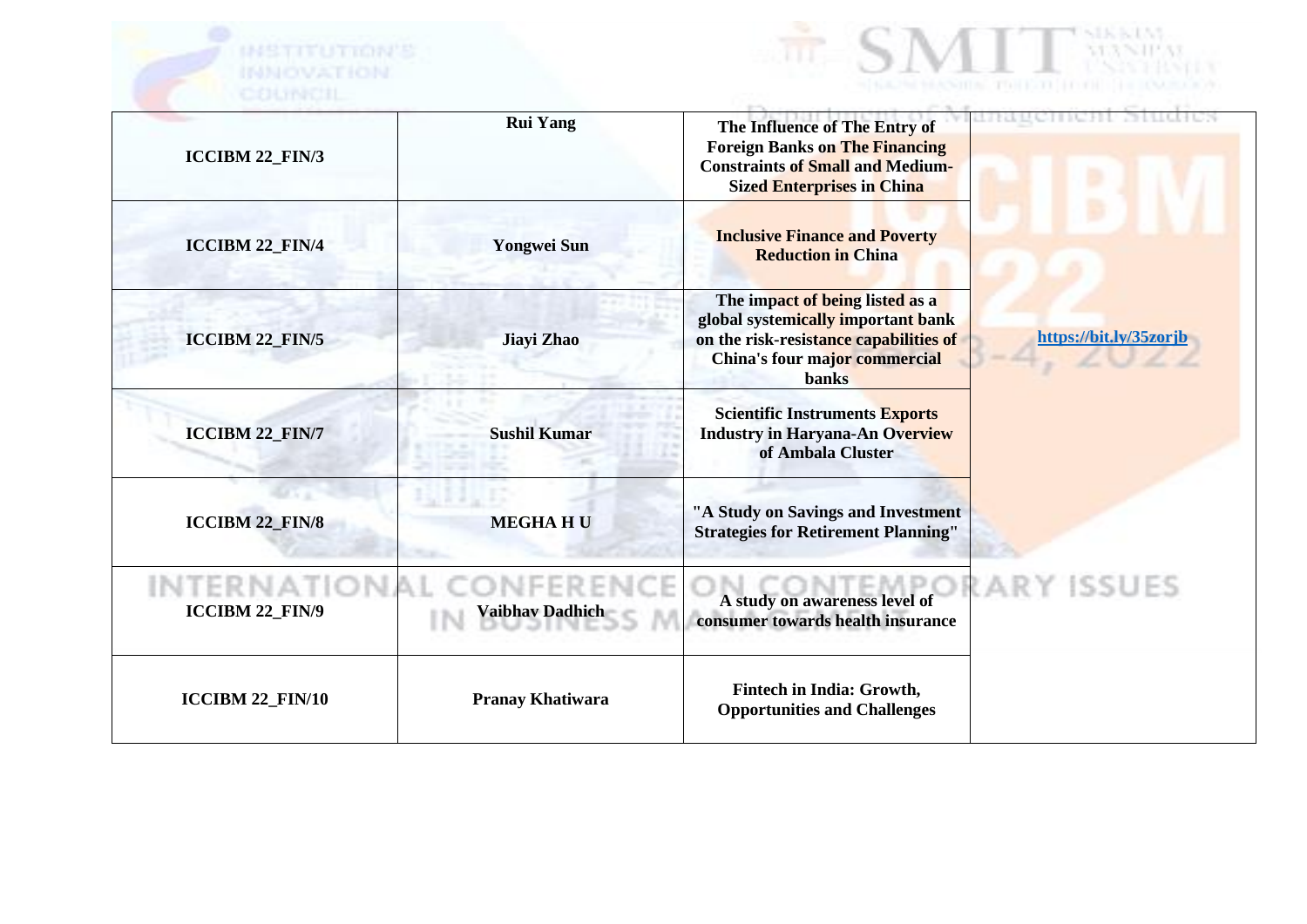



| <b>ICCIBM 22 FIN/11</b> | <b>Pranay Khatiwara</b>            | Department of Management Studies<br>Homestays in Sikkim: Issues and<br><b>Constraints</b> |
|-------------------------|------------------------------------|-------------------------------------------------------------------------------------------|
| $ICCIBM 22$ $FIN/12$    | <b>Sushmita Prasad</b>             | Data Envelopment Analysis as a tool<br>to measure efficiency of Indian<br><b>Banks</b>    |
| <b>ICCIBM 22_FIN/13</b> | Mr. Ishitwa Sett                   | <b>A Study On Factors Influencing</b><br><b>Investors In Investment Decision</b>          |
|                         | Day 2: Time: 09.30 A.M - 11.30 A.M |                                                                                           |

## **HUMAN RESOURCE MANAGEMENT**

| <b>Paper ID</b>       | <b>Name</b>                                                                                              | <b>Paper Title</b>                                                                                                                      | <b>Session Link</b>    |
|-----------------------|----------------------------------------------------------------------------------------------------------|-----------------------------------------------------------------------------------------------------------------------------------------|------------------------|
| <b>ICCIBM 22 HR/3</b> | <b>Saroda Chatterjee</b><br>&<br>Mahendra Srivastava                                                     | <b>Study on Impact of Technical Training</b><br>on Employee Performance                                                                 |                        |
| <b>ICCIBM 22_HR/4</b> | <b>Ayan Bhattacharya</b>                                                                                 | An Indian approach to manage stress in<br>workplace                                                                                     |                        |
| <b>ICCIBM 22 HR/5</b> | <b>Vineesh US</b>                                                                                        | Is your organization moving in the right<br>direction? Evolution of the Heartbeat<br><b>Conversations</b>                               | https://bit.ly/3L2DvpI |
| <b>ICCIBM 22 HR/7</b> | Dr. Aman Khera                                                                                           | <b>Impact of Work Values on</b><br><b>Organizational Citizenship Behavior: A</b><br><b>Study on the Employees among Banking</b>         |                        |
| <b>ICCIBM 22_HR/8</b> | Sreejana Saha                                                                                            | <b>Sector in India</b><br><b>Formation of Psychological Contract</b><br>and its impact on Organizational<br><b>Citizenship Behavior</b> | DOM N<br>VEXNITEAS     |
| <b>ICCIBM 22_HR/9</b> | Dr. Anindita Adhikary, Dr. Neeta D.<br>Sharma, Dr. Bedanta Bora, Mr. Udai<br>Subba, Mrs. Shiwangi Prasad | <b>Mental Health of Graduate Students in</b><br>the COVID-19 Pandemic: An Impact<br><b>Assessment</b>                                   |                        |